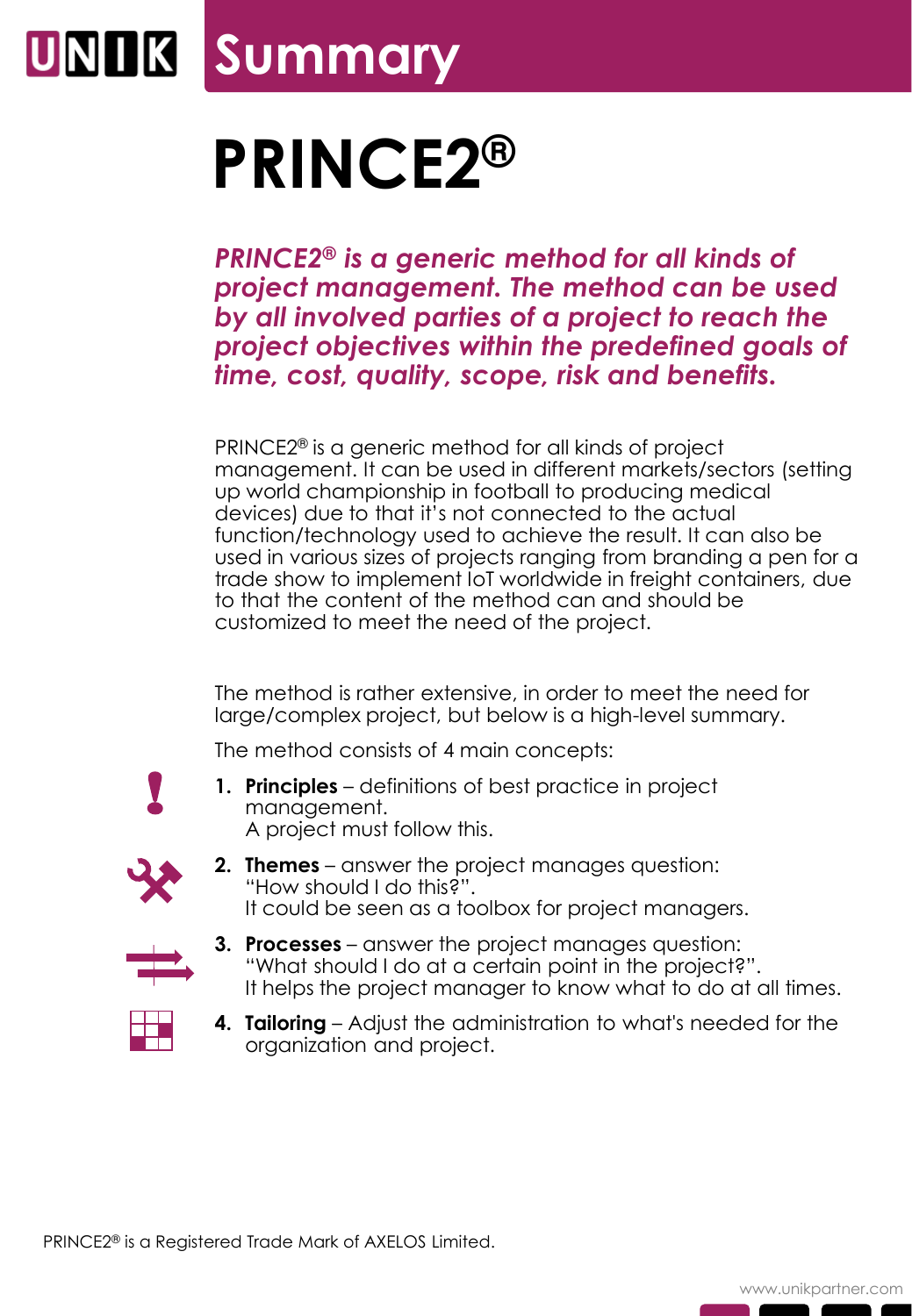

# **Principles**

Principles are the only concept that can't be customized; due to that it's the core concept of the method. There are 7 principles:

- 1. Continued business justification the business result must be valid during the whole project; otherwise stop or redo the project.
- 2. Learn from experience capture and share experience so you won't make the same mistakes twice.
- 3. Defined roles and responsibilities there are 3 main stakeholders: business, users and suppliers.
- 4. Manage by stages break down complex task to manageable stages (minimum 2 stages are required). Update business case, risk, overall plan upon need.
- 5. Manage by exception delegate tasks and let the responsible report if they are exceeding agreed tolerances of the 6 control parameters: time, cost, quality, scope, risk and benefits. Regular meetings are considered inefficient and unnecessary.
- 6. Focus on products focus on the what is to be produced; named products. Documents that are used to manage the project (management products) and the actual product that the project delivers (specialist products; also known as deliverables in other project methods).
- 7. Tailor to suit the project modifying the Themes and Processes (never Principles) to suit the project.



# **Organization example**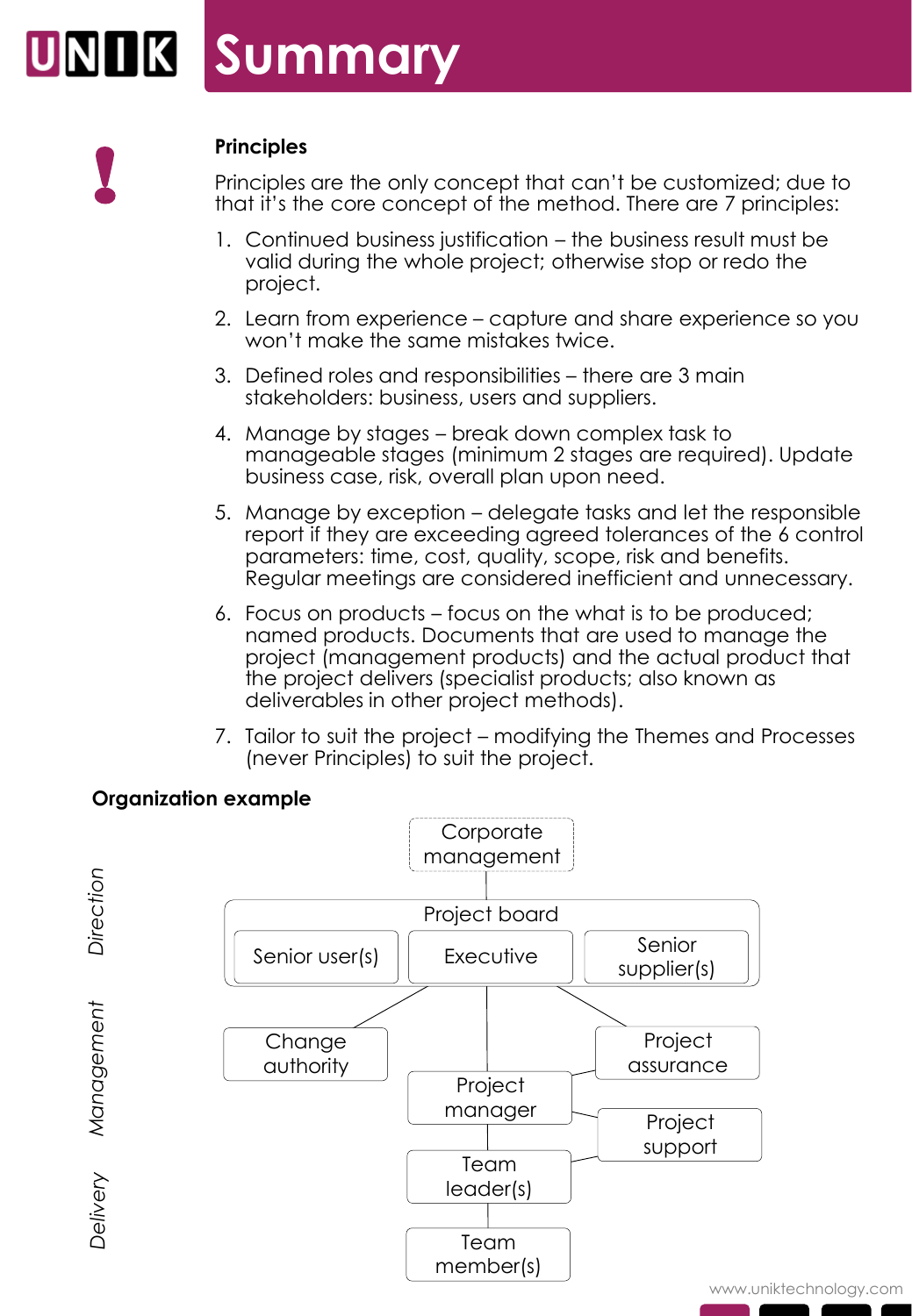



#### **Themes**

Themes are practical ways of handling the 7 project management topics:

- 1. Business case the way to document and justify output (products), outcome (result of changes by using the products) and benefits (measurable improvement resulting from an outcome) before and during the project.
- 2. Organization define roles and accountability in the project. Definitions are well described for the different roles in the three interests' groups: business (judge "value for money"), user (assure benefits) and suppliers (deliver the resources). The organization is divided into hierarchical levels, such as Corporate, Project Board, Project Management and Delivery, with clear responsibilities.
- 3. Quality the way to verify that products are fit for purpose. Management products (documents) are defined to have control of everything from customers' expectations down to skills needed to produce a product. All products descriptions are set before starting the project.
- 4. Plans control the delivery of products, by producing different level of plans: project plan, stage plans and the optional team plan (+ the exception plan if a project/stage plan needs to be replaced). To have a manageable planning horizon the project plan broken down to stages, which product deliveries/dependencies are controlled.
- 5. Risk the way to identify, assess and control uncertainty in the project. There are both threats and opportunities to the project that needs to be dealt with, tools are provided to identify, evaluate, plan response to and implement response.
- 6. Change due to that a baseline is set in the start of the project; tools are provided to control any potential and approve changes to them. Issues that occurs have 3 types: request-for-change (proposal of change), off-specification (something that should but isn't provided by the project) and problem/concern (all other issues). Configuration items records can be used to track versions of product.
- 7. Progress tools to monitor and compare actual achievements against planned and make forecasts. Checkpoint reports (between team managers and project manager) and highlight reports (between project manager and project board) are time driven reports and exception reports are event driven (when project manager finds out that the one or more stage is threatened).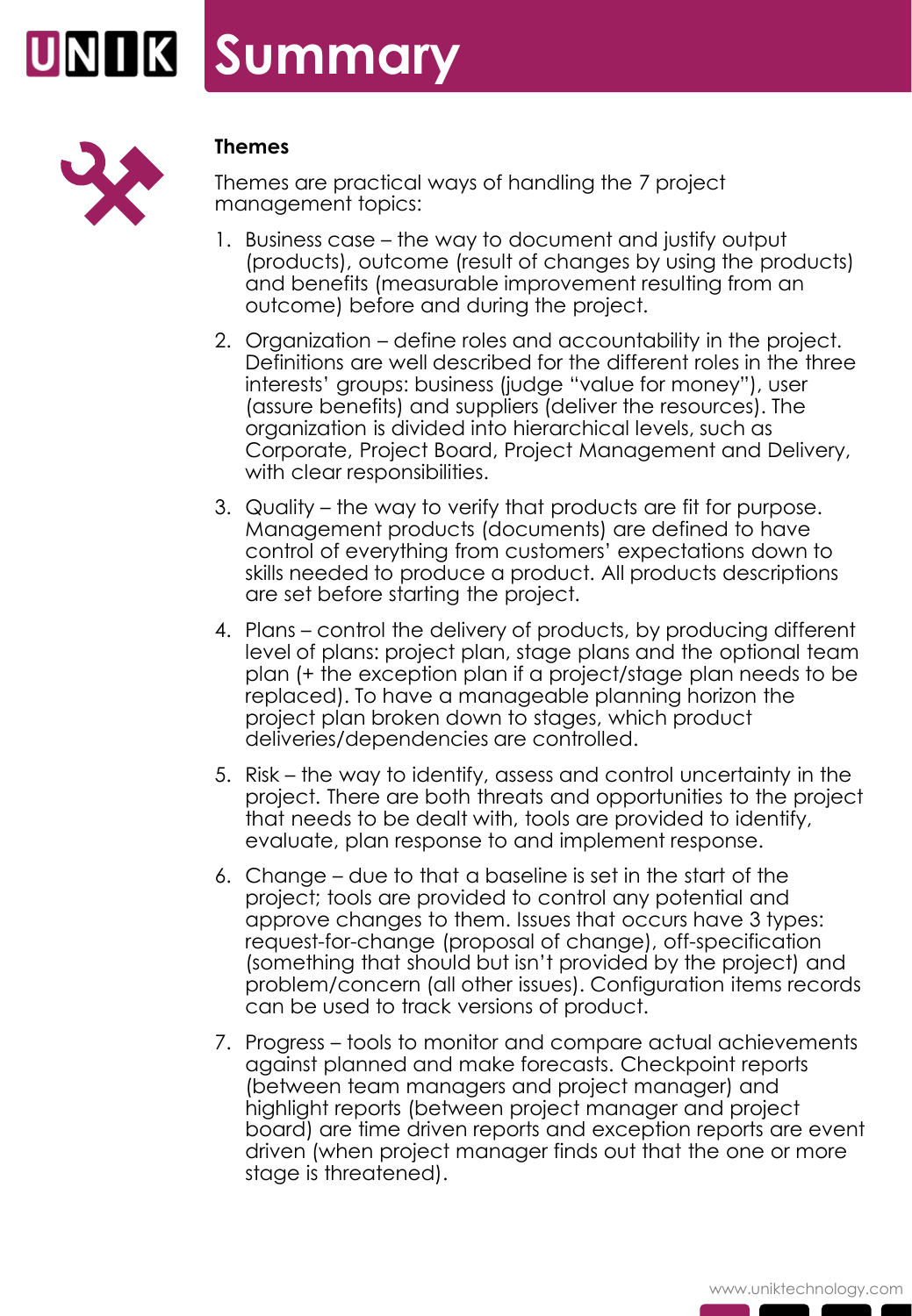



#### **Processes**

Processes are 7 management activities of a project:

- 1. Starting up a project (SU) ensure that project to be is viable and worthwhile. The project team is appointed.
- 2. Directing a project (DP) overall control by project board and delegation of daily management to project manager.
- 3. Initiating a project (IP) establish the foundation for the project, before committing to invest in it. Baseline is set; business case completed and project initiation document (PID) is assembled.
- 4. Controlling a stage (CS) assign work to be done and manage issues. Work packages are authorized and distributed to team manager(s).
- 5. Managing Product Delivery (MP) control the link between project manager and team manager(s).
- 6. Managing a stage boundary (SB) review current stage and prepare for next stage – dictates how transition from one stage to another should be handled.
- 7. Closing a project (CP) confirm acceptance of project products (incl. benefits evaluation).